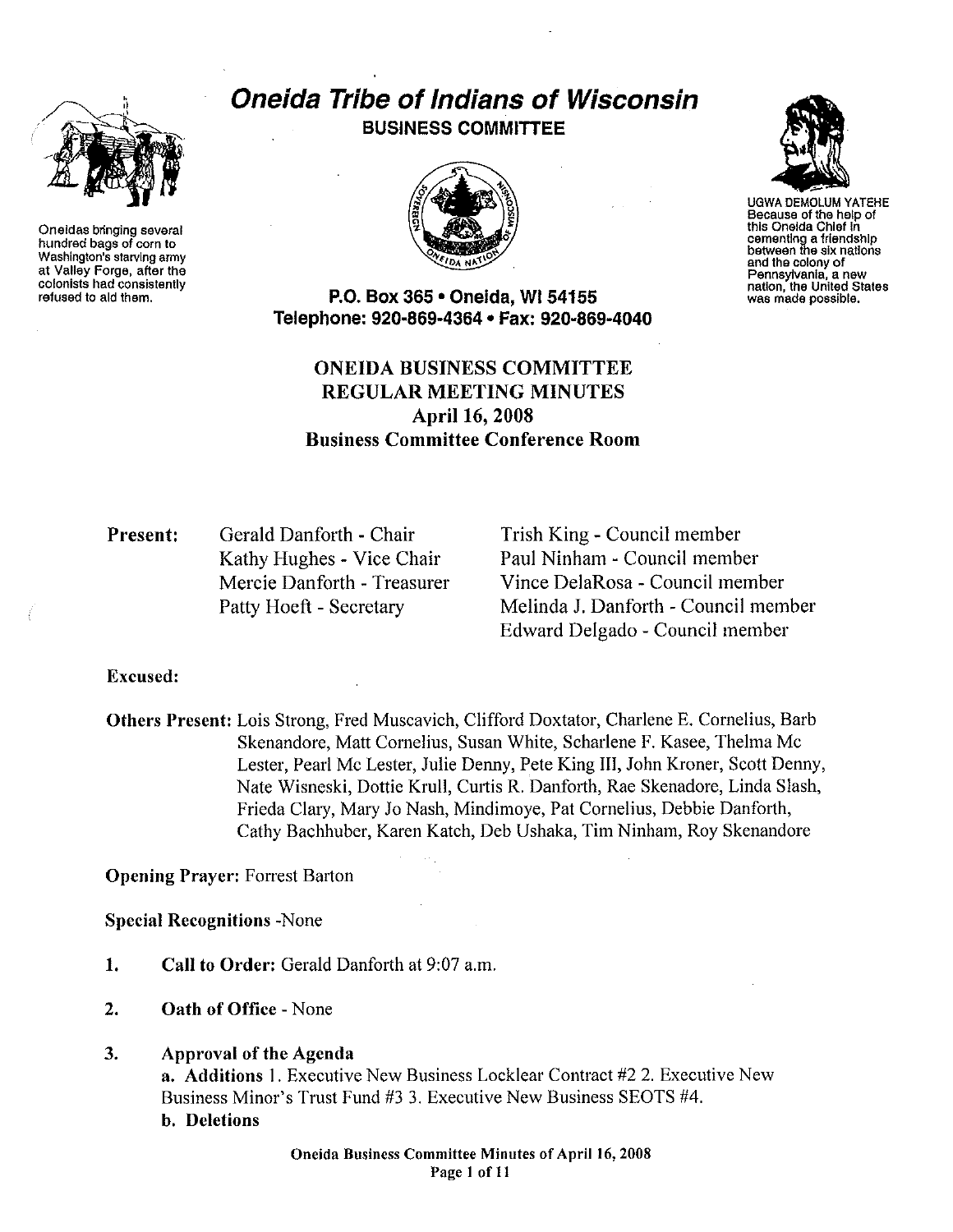### c. Moves

Action: Motion by Ed Delgado to adopt agenda, seconded by Patty Hoeft. Motion carried unanimously.

(

### 4. Minutes to be Approved

Apr. 2, 2008 Business Committee Minutes

Action: Motion by Kathy Hughes to table the Aprr. 2, 2008 minutes, seconded by Mercie Danforth. Motion carried unanimously.

Mar. 26, 2008 Special Business Committee Minutes

Action: Motion by Patty Hoeft to defer the Mar. 26, 2008 minutes until the next meeting, seconded Ed Delgado. Motion carried unanimously.

# 5. Tabled Business

Request to approve the Mar. 19, 2008 Business Committee Minutes

Excerpted from the Apr. 2, 2008 OBC meeting: Motion by Mercie Danforth to table the Mar. 19, 2008 minutes, seconded by Paul Ninham. Motion carried unanimously.

Action: Remains on the table

#### 6. Reports

- a. Oneida Appeals Commission (Quarterly: Apr/Oct) Winifred Thomas -  $1<sup>st</sup>$  meeting of the month
- Action: Motion by Ed Delgado to accept Oneida Appeals Commission quarterly report. Patty Hoeft seconded. Motion withdrawn.
- Action: Motion by Melinda J. Danforth to defer back to Oneida Appeals Commission for clarification on the current status of their budget to include a more accurate financial picture of expenditures for the quarter they are reporting as well as the docket status report that was suppose to have been attached with the report, seconded by Mercie Danforth. Motion carried unanimously.
- b. Oneida Gaming Commission (Quatterly: Jan/Apr/July/Oct) Shirley Hill  $-1<sup>st</sup>$  meeting of the month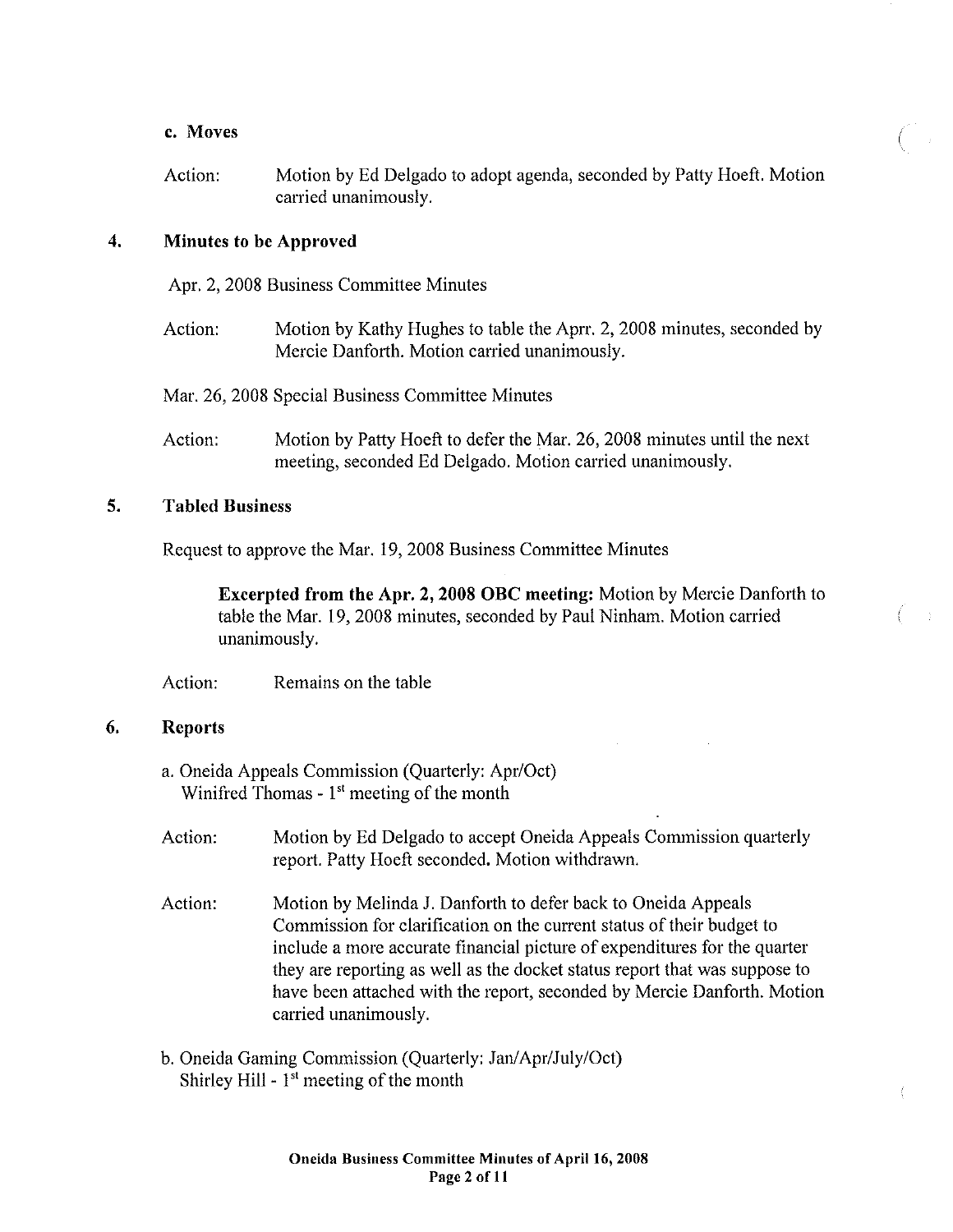- Action: Motion by Paul Ninham to table the Oneida Gaming Commission quarterly report, seconded by Ed Delgado. Motion carried unanimously.
- c. Oneida Police Commission (Quarterly: Jan/Apr/July/Oct) David Webster - 1<sup>st</sup> meeting of the month
- Action: Motion by Kathy Hughes to table the Oneida Police Commission quarterly report to Liaison to follow up, seconded by Paul Ninham. Motion carried unanimously.
- d. Oneida Nation Commission on Aging (Quarterly: Jan/Apr/Oct) Dellora Cornelius
- Action: Motion by Paul Ninham to accept the ONCOA quarterly report, seconded by Trish King. Motion carried unanimously.
- e. Oneida Tribal School Board (Quarterly: Jan/Apr/July/Oct) Debbie Danforth
- Action: Motion by Paul Ninham to approve the Tribal School quarterly report, seconded by Melinda J. Danforth. Motion carried unanimously.
- f. Oneida Seven Generations Corp. (Qumterly: Jan/ Apr/July/Oct) Brenda Mendolla-Buckley
- Action: Motion by Patty Hoeft to not approve the Oneida Seven Generations Corp. quarterly report and for them to bring back a follow up report at the April 30, 2008 Regular Business Committee meeting, seconded by Ed Delgado. Motion carried unanimously.
- g. Ombudsman (Monthly) Matthew Cornelius
- Action: Motion by Ed Delgado to accept the Ombudsman monthly report, seconded by Paul Ninham. Motion carried unanimously.

# 7. Travel Reports

- I. Gerald Danforth RE: Travel Report for NCAI Mtg. March 3 & 4, 2008
- Action: Motion by Vince DelaRosa to accept the NCAI meeting Mar. 3 and 4, 2008 travel report, seconded by Melinda J. Danforth. Motion carried unanimously.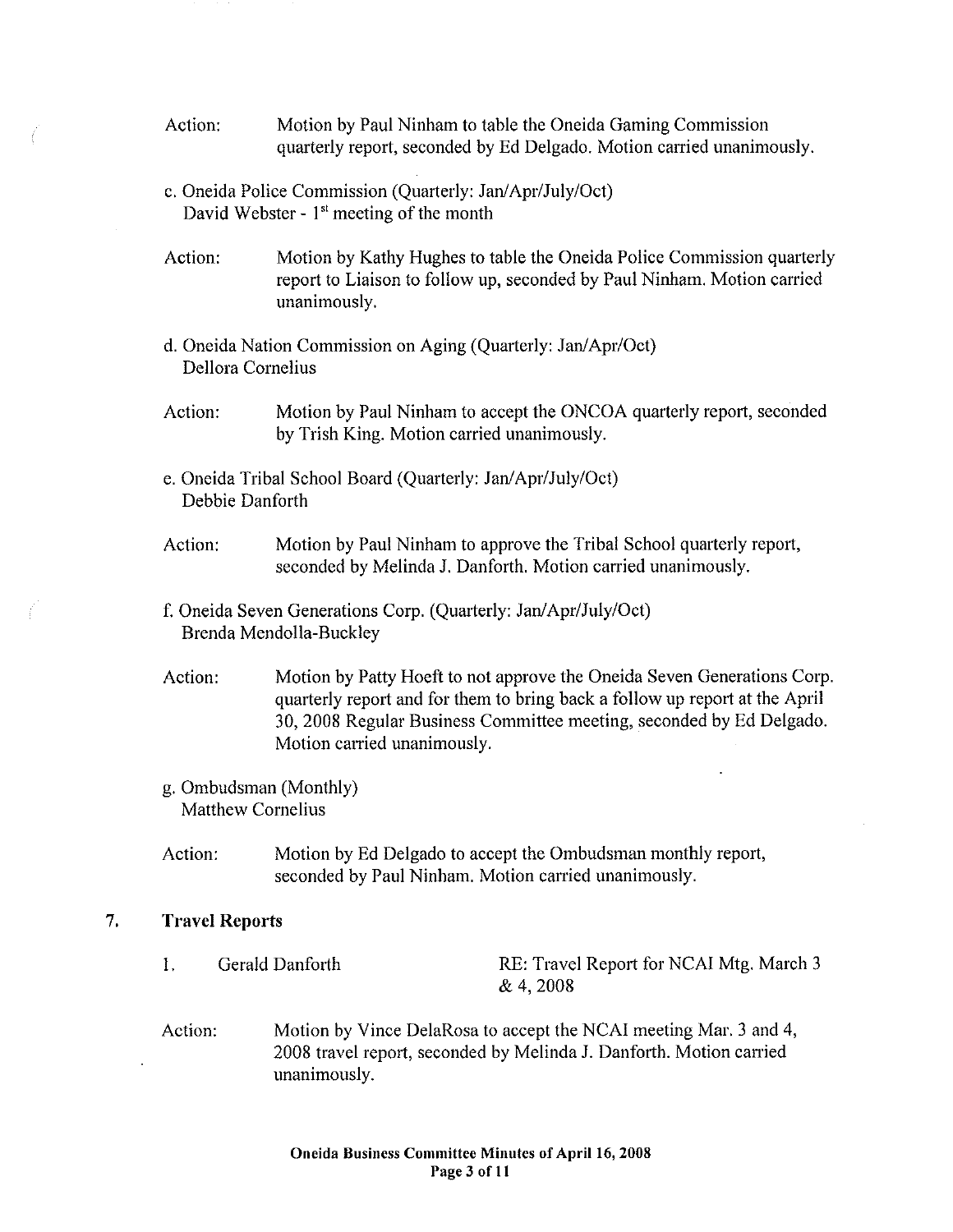2. Kathy Hughes RE: Centers for Medicare & Medicaid Services (CMS) Tribal Technical Advisory Group (TTAG) Mtg. Travel Report

- Action: Motion by Ed Delgado to accept the Medicare and Medicaid Services (CMS) Tribal Technical Advisory Group (TTAG) meeting travel report, seconded by Trish King. For: Patty Hoeft, Ed Delgado, Mercie Danforth, Vince DelaRosa, Melinda J. Danforth, Trish King, Paul Ninham Abstain: Kathy Hughes. Motion carried.
- 3. Kathy Hughes RE: MAST Impact Week Travel Report
- Action: Motion by Melinda J. Danfotih to accept the MAST Impact Week travel report, seconded by Trish King. For: Patty Hoeft, Ed Delgado, Mercie Danfotih, Vince DelaRosa, Melinda J. Danforth, Trish King, Paul Ninham. Abstain: Kathy Hughes. Motion carried.

# 8. Follow up Reports/BC Directives from Previous Meetings

1. Debbie Thundercloud RE: Oneida Housing Task Force Update

Excerpt from Apr. 2, 2008 OBC meeting: Motion by Paul Ninham to defer report to Apr.l6, 2008, seconded by Mercie Danforth. Motion carried unanimously.

- Action: Motion by Kathy Hughes to accept Oneida Housing Task Force Update, seconded by Paul Ninham. Motion carried unanimously.
- 2. Trish King RE: Approval of Chairman's Assistant job description

Excerpted from the Apr. 2, 2008 OBC meeting: Motion by Paul Ninham to defer approval of Chaitman's Assistant job description to Apr. 30, 2008 Business Committee regular meeting, seconded by Vince DelaRosa. Motion carried unanimously.

Action: Motion by Paul Ninham to defer the approval of Chairman's Assistant job description seconded by Mercie Danforth. Motion carried unanimously.

# 9. New Business

# a. Resolutions

1. Debbie Thundercloud Frieda Clary Cheryl Stevens

RE: Requesting Approval of Vocational Rehabilitation on Service Projects for Amer. Indians/Alaskan Natives w/Disabilities, 2008-2013

 $\bar{z}$ 

Oneida Business Committee Minutes of April 16, 2008 Page 4 of 11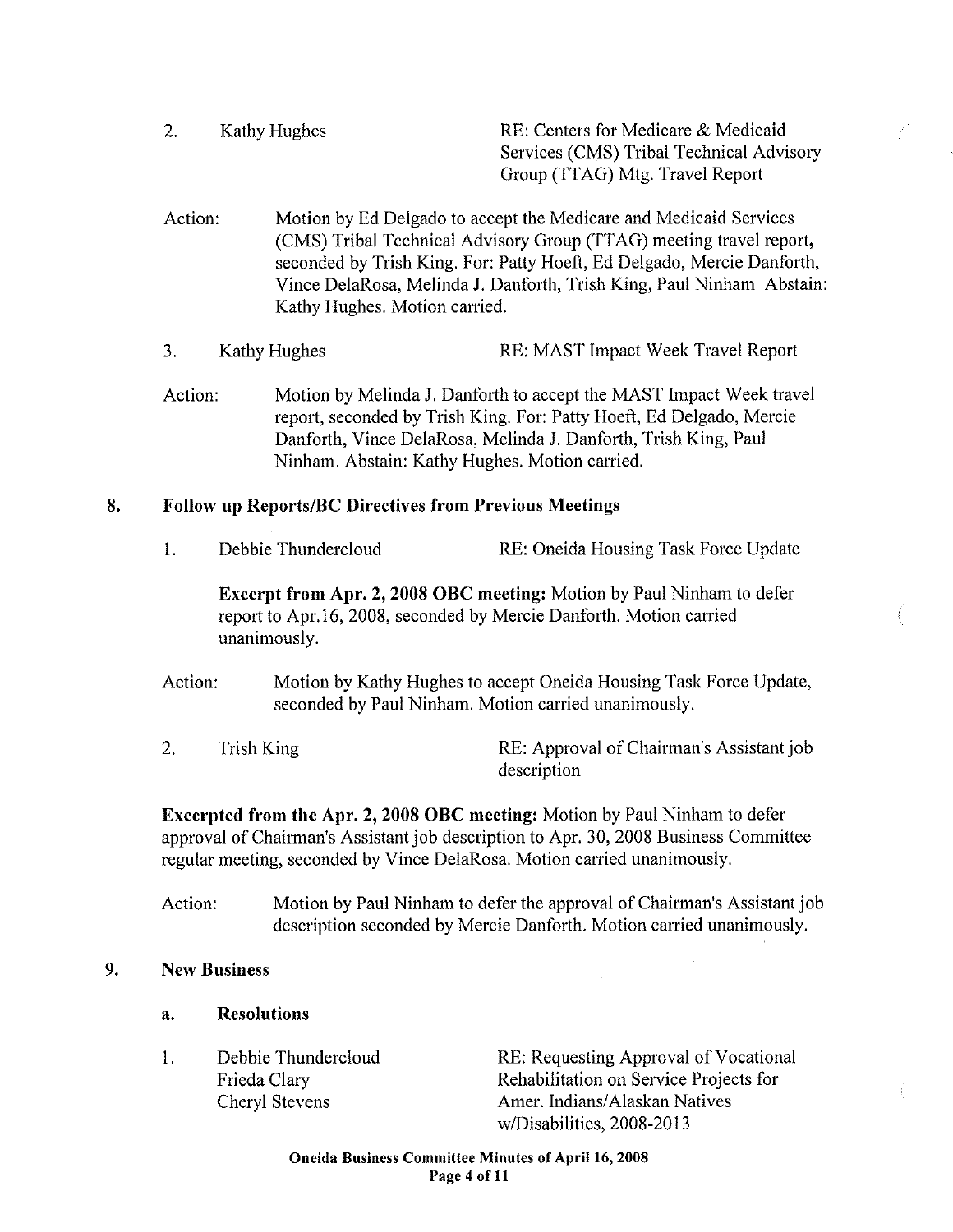Action: Motion by Ed Delgado to adopt Resolution 4-16-08-A request of Vocational Rehabilitation of Service Projects for American Indians/ Alaskan Natives with Disabilities, 2008-2013, seconded by Vince DelaRosa. Motion carried unanimously.

2. Frieda Clary Cheryl Stevens FY2008 DHHS/SAMHSA/CIRCLES of CARE IV: Infrastructure development for children's mental health systems in American Indian-Alaska Native communities.

Action: Motion by Ed Delgado to adopt Resolution 4-16-08-B for FY2008 DHHS/SAMHSA/CIRCLES of CARE IV: Infrastructure development for children's mental health systems in American Indian-Alaska Native communities, seconded by Trish King. Motion carried unanimously.

3. Frieda Clary Cheryl Stevens Dept. of Labor/Workforce Investment Act/Comp. Services Plan/Supplemental Youth Service (Formerly known as Job Tmg. Patinership Act) FY 2008-FY 2010

Action: Motion by Trish King to adopt Resolution 4-16-08-C request for Dept. of Labor/Workforce Investment Act/Comp. Services Plan/Supplemental Youth Service (Formerly known as Job Training Partnership Act) FY 2008-FY 2010, seconded by Melinda J. Danforth. Motion carried unanimously.

4. Debbie Thundercloud Frieda Clary Cheryl Stevens

RE: Requesting Approval of Resolution FY 09 Inter-Tribal Bison Cooperative

Action: Motion by Melinda J. Danforth to adopt Resolution 4-16-08-D for FY 09 Inter-Tribal Bison Cooperative, seconded by Trish King. Motion carried unanimously.

5. Debbie Thundercloud RE: Requesting Approval of the Resolution for the Oneida Nation Farm to be realigned under the Enterprise Division and the Business Development Unit to be realigned under the C.F .0. per the 3-8-08 BC action at 3/8 Planning Committee Mtg.

Action: Motion by Patty Hoeft to refer to Thursday Apr.17, 2008 retreat and for the resolution to be brought back Apr.30, 2008 to the regular BC meeting, seconded by Vince DelaRosa. For: Patty Hoeft, Ed Delgado, Kathy Hughes, Vince DelaRosa, Melinda J. Danforth. Oppose: Paul Ninham, Trish King. Motion carried.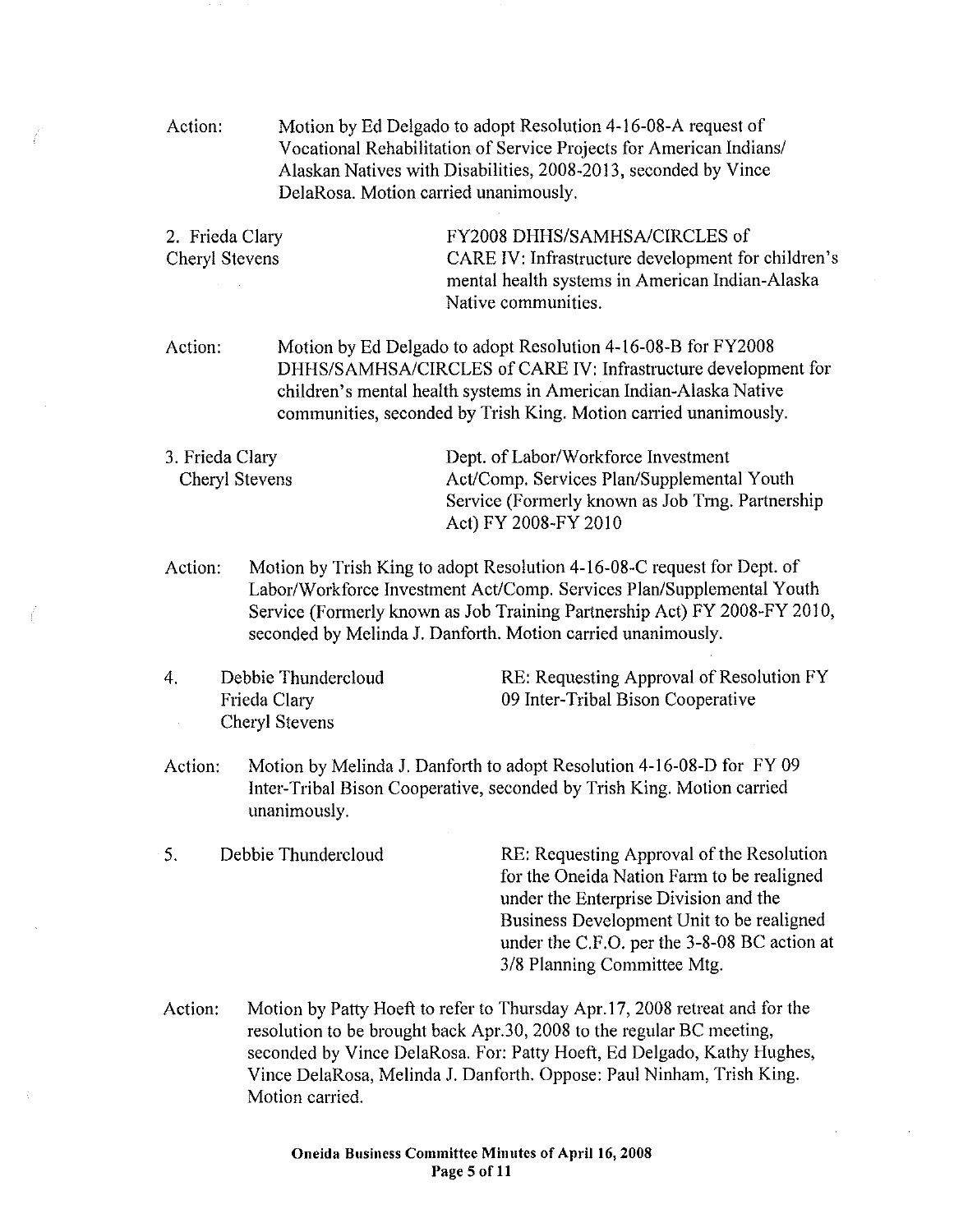- b. Requests
- I. Trish King RE: Approval of Stand Alone Policy for Business Committee Political Appointments
- Action: Motion by Patty Hoeft to refer Stand Alone Policy for Business Committee political appointments to LOC for more work and come back to the Apr. 30, 2008 BC meeting, seconded by Kathy Hughes. Motion carried unanimously.
- 2. Trish King RE: Approval of OBC Assistants' Standard Employment Contract
- Action: Motion by Patty Hoeft to refer OBC Assistant Standard Employment Contract to LOC for more work and come back to the Apr. 30, 2008 BC meeting, seconded by Melinda J. Danforth. For: Patty Hoeft, Ed Delgado, Melinda J. Danforth. Oppose: Vince DelaRosa, Mercie Danforth. Motion carried.
- 3. Trish King RE: Approval of Standard Operating Procedures for Hiring of Business Committee Political Appointments
- Action: Motion by Patty Hoeft to refer Standard Operating Procedures for hiring of Business Committee political appointments back to LOC for more work and come back to the Apr.30, 2008 BC meeting, seconded by Kathy Hughes. For: Patty Hoeft, Vince DelaRosa, Melinda J. Danforth, Paul Ninham. Oppose: Mercie Danforth, Ed Delgado. Abstain: Trish King. Motion carried.

Trish King: For the record, I abstained on that particular one, although it relates to the other two documents, the LOC doesn't approve Standard Operating Procedures. That's the responsibility of the Business Committee.

4. Trish King RE: Assign Proxy(s) to attend the Annual Bay Bancorporation Shareholder's Meeting May 2, 2008

Wow Committee and post one vacancy

- Action: Motion by Mercie Danforth to defer to the next Business Committee meeting to assign proxy(s) for the May 2, 2008 annual Bay Bancorporation Shareholder's meeting, seconded by Ed Delgado. Motion carried unanimously.
- 5. Patty Hoeft RE: Request to approve the resignation of Maureen A. Metoxen from the Oneida Pow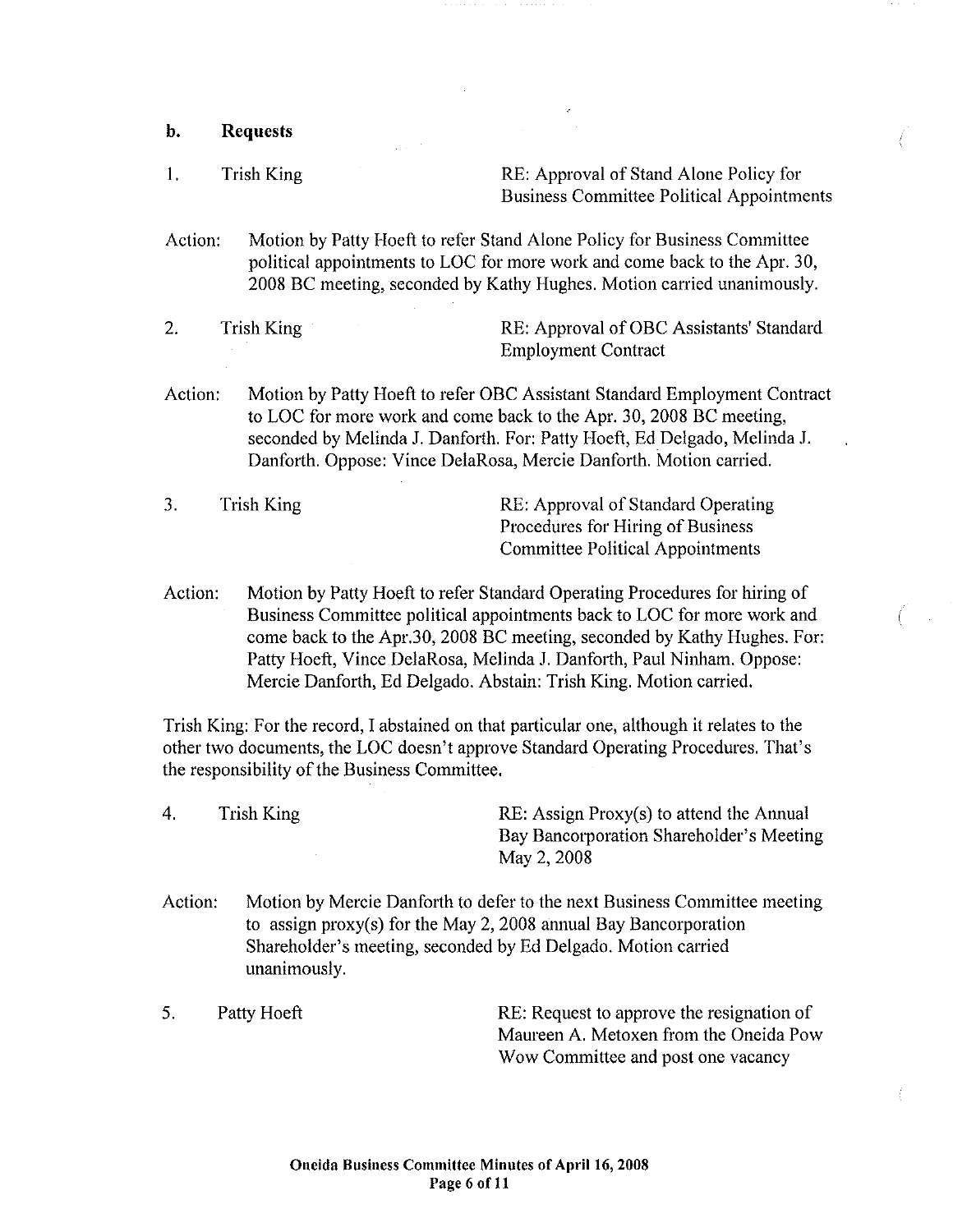- Action; Motion by Ed Delgado to approve the resignation of Maureen A. Metoxen from the Oneida Pow Wow Committee and post one vacancy, seconded by Mercie Danforth. Motion carried unanimously.
- 6. Patty Hoeft RE: Request to repost the following: one (1) vacancy for the Oneida Nation School Board parent position, one (I) vacancy for the Oneida Land Claims Commission and four ( 4) vacancies on the Arts Board.
- Action: Motion by Kathy Hughes to approve the request to repost the following: one vacancy for the Oneida Nation School Board parent position, one vacancy for the Oneida Land Claims Commission and four vacancies on the Arts Board, seconded by Mercie Danforth. Motion carried unanimously.
- Action: Motion by Trish King requesting the General Manager to have an Arts Board report for the May 14, 2008 BC meeting, seconded by Patty Hoeft. Motion carried unanimously.

#### c. Travel Requests

- I. Chief of Staff Dellora Cornelius **ONCOA** RE: Procedural exception for travel to National Title VI Training and Technical Assistance Forum Apr. 28 - May I, 2008
- Action; Motion by Kathy Hughes to approve procedural exception for travel to National Title VI Training and Technical Assistance Forum Apr. 28 to May I, 2008 and also for Melinda J. Danforth to attend, seconded by Trish King. Motion carried unanimously.
- 2. Kathy Hughes RE: MAST/HHS Midwest Tribal Consultation Session May 6-8, 2008 Mount Pleasant, MI 48858
- Action: Motion by Ed Delgado to approve MAST/HHS Midwest Tribal Consultation Session May 6 to 8, 2008 Mount Pleasant, MI, seconded by Melinda J. Danforth. For: Patty Hoeft, Ed Delgado, Mercie Danforth, Vince DelaRosa, Melinda J. Danforth, Trish King, Paul Ninham. Abstain; Kathy Hughes. Motion carried.

# 10. Finance Committee -None

- 11. Legislative Operating Committee ( LOC)- None
- 12. Treasurer's Report- None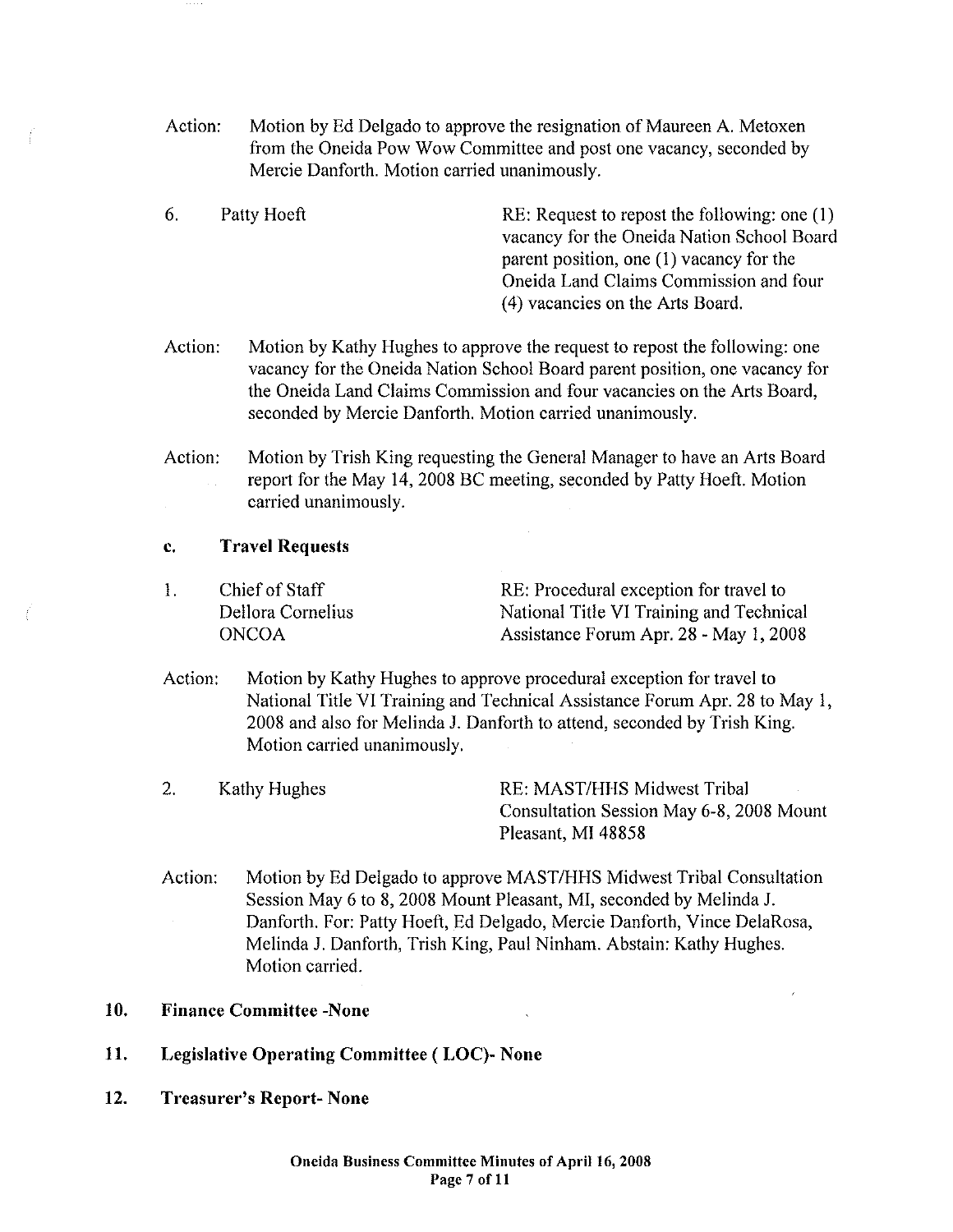# **13. Oneida Business Committee Planning- None**

#### **14 Executive Staff Meeting- None**

#### **15. Legislative Affairs Update**

- I. State Senate Democratic Committee Update
- Action: Motion by Melinda J. Danforth to accept the State Senate Democratic Committee Update as FYI, seconded by Mercie Danforth. Motion carried unanimously.
- 2. Municipal & County Report

a. Hobart's Water & Sewer Advisory Committee Minutes

Action: Motion by Kathy Hughes to refer Hobat1's Water & Sewer Advisory Committee minutes back to General Manager's office for follow up, seconded by Melinda J. Danforth. Motion carried unanimously.

b. Brown County Depulization Back Up Information

Action: Motion by Patty Hoeft to accept the Brown County Deputization Back Up Information report, seconded by Mercie Danforth. Motion carried unanimously.

#### **16. Executive Session**

- Acton: Motion by Kathy Hughes to recess at 12:15 p.m. and return at 1:30 p.m., seconded by Mercie Danforth. Motion carried unanimously.
- Action: Motion by Trish King to go into Executive Session at 1:37 p.m., seconded by Mercie Danforth. Motion carried unanimously.
- Action: Motion by Paul Ninham to back into regular session at 3:57 p.m., seconded by Trish King. Motion carried unanimously.

#### **a. Tabled Business-None**

#### **b. Old Business**

I. Debbie Thundercloud RE: Chief of Staff Transition Plan

**Excerpted from the April2, 2008 OBC meeting:** Motion by Mercie Danforth to accept General Manager's update of the Chief of Staff's transition plan with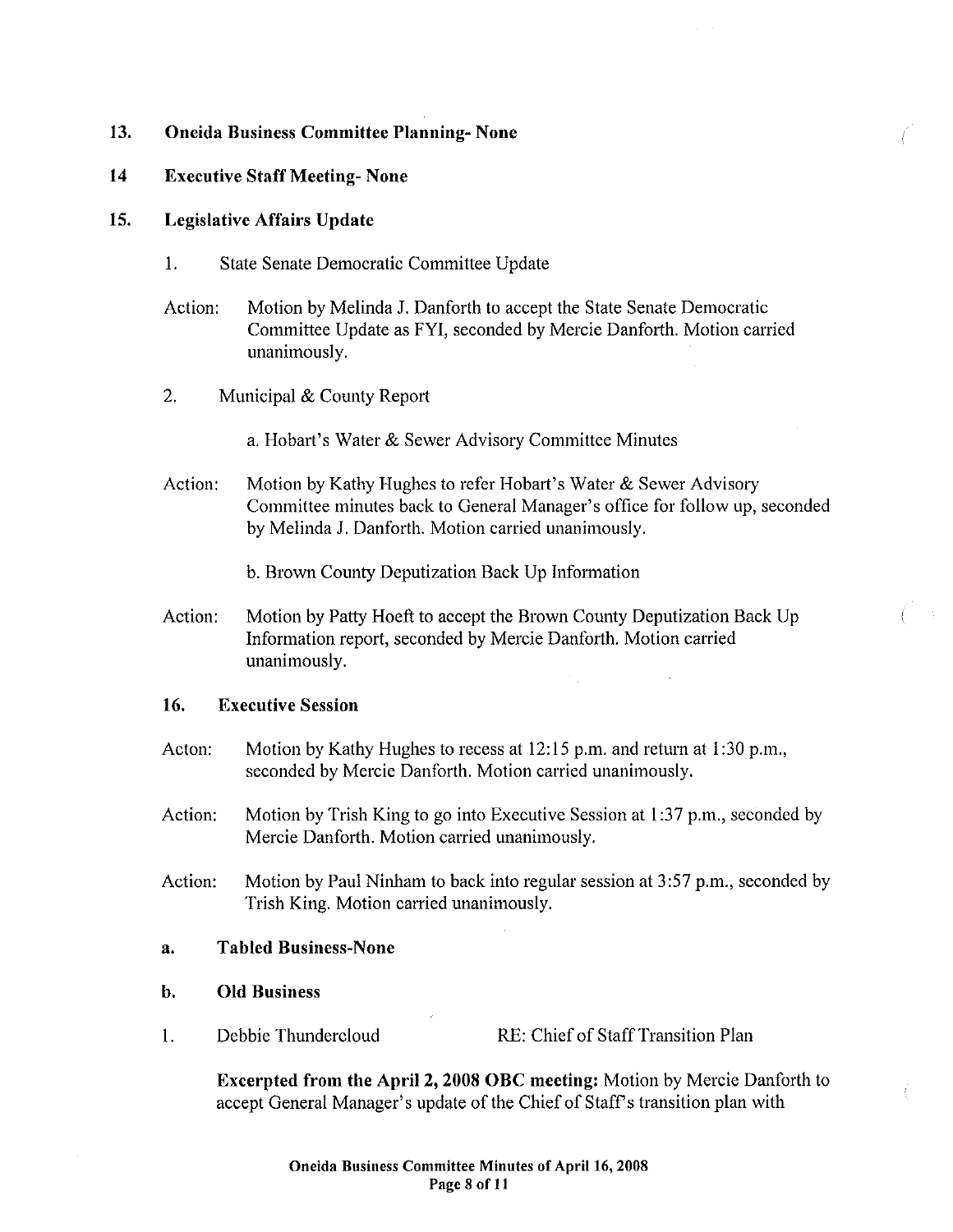recommendations to come back to the Business Committee Apr.l6, 2008, seconded by Vince DelaRosa. Motion carried unanimously.

- Action: Motion by Mercie Danforth to accept the Chief of Staff transition plan as FYI, seconded by Trish King. Motion carried unanimously.
- 2. Kathy Hughes RE: Three Fires Project Update

Excerpted from the Feb. 6, 2008 OBC meeting: Motion by Patty Hoeft to ask for another update report on Three Fires on the April 2, 2008 Business Committee agenda, seconded by Vince DelaRosa. Motion carried unanimously.

Action: Motion by Paul Ninham to accept the Three Fires project report update as FYI, seconded by Trish King. Motion carried unanimously.

#### c. New Business

- I. Debbie Thundercloud Michele King RE: Request Approval of the McLane Contract to supply cigarettes & other convenience store goods to the Oneida Retail Stores. The contract includes a limited waiver of sovereign immunity, required by BC approval
- Action: Motion by Mercie Danforth to approve the McLane contract to supply cigarettes and other convenience store goods to Oneida retail stores and that contract includes a limited waiver of sovereign immunity requiring BC approval, seconded by Ed Delgado. For: Patty Hoeft, Ed Delgado, Mercie Danforth, Vince Delgado, Trish King, Paul Ninham. Abstained: Melinda J. Danforth. Motion carried.

|  | Bill Gollnick | RE: Request Additional Funding for |
|--|---------------|------------------------------------|
|  |               | Locklear Contract                  |

Action: Motion by Kathy Hughes to authorize additional funding for the Locklear Contract in the amount of \$4,658.83, seconded by Trish King. Motion carried unanimously.

- 3. Trust Department Susan White RE: Madison Grey Fund Services LLC/JP Morgan Chase Account Terms
- Action: Motion by Paul Ninham to approve the Madison Grey Fund Services LLC/JP Morgan Chase Account terms, seconded by Mercie Danforth. Motion carried unanimously.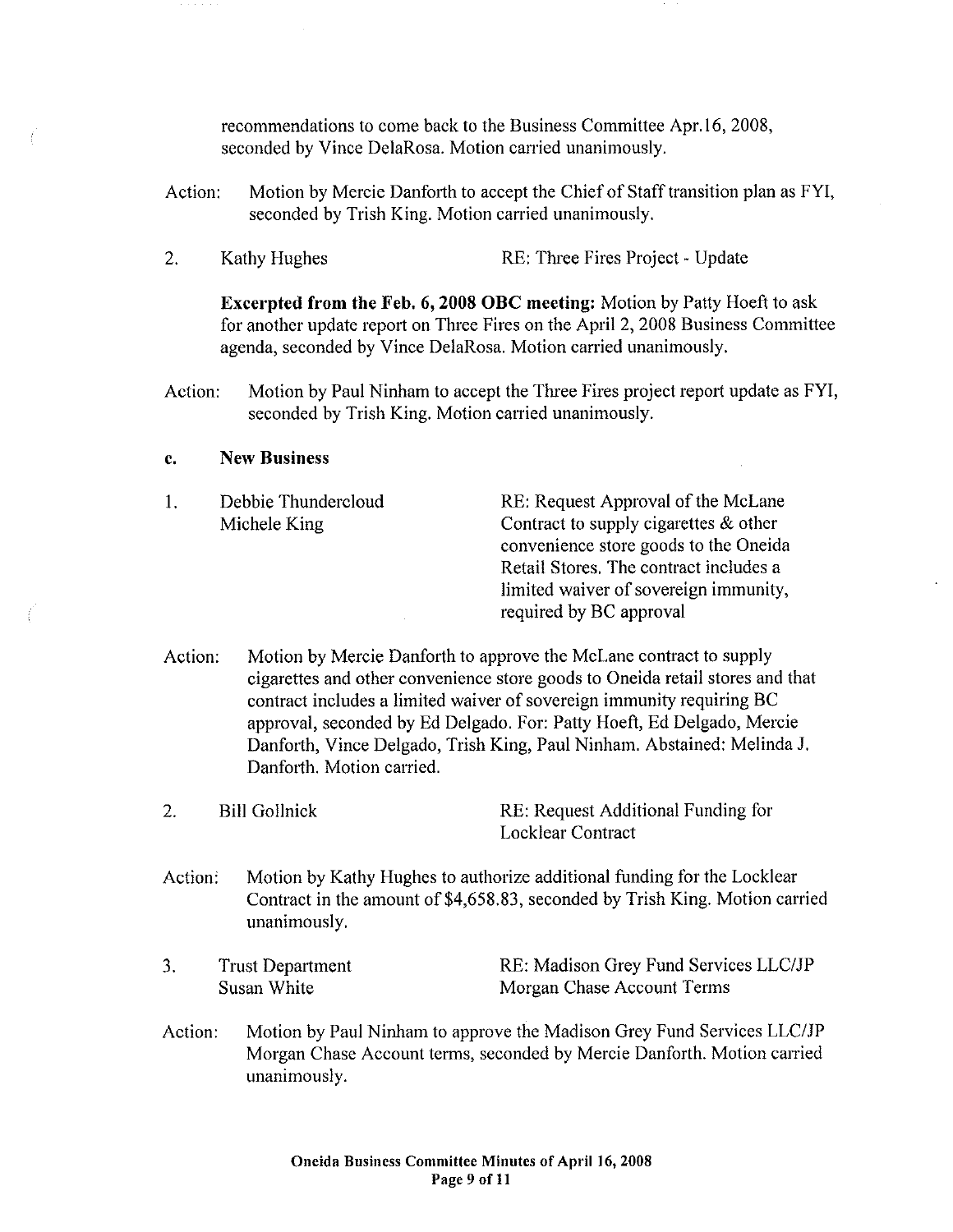- 4. SEOTS RE: SBC Global Services Contract
- Action: Motion by Vince DelaRosa to approve the SBC Global Services contract, seconded by Melinda J. Danforth. Motion carried unanimously.

# d. Legislative Affairs Update-None

## e. Attorney Brief

- I. Attorney Francine Skenandore Travel Report for NIGA
- Action: Motion by Ed Delgado to approve the travel information from Attorney Francine Skenandore regarding NIGA, seconded by Paul Ninham. Motion carried unanimously.
- 2. Oneida vs. Hobart Report
- Action: Motion by Ed Delgado to approve the report about Oneida vs. Hobart, seconded by Paul Ninham. Motion carried unanimously.
- 3. HUD policy about per capita
- Action: Motion by Ed Delgado to direct the General Manager to acquire additional information regarding the April 8, 2008 conference call between Tribal officials and various HUD officials, including Kevin Fitzgibbons, and officials from the HUD office in Denver regarding HUD's advice on how the Tribe would state that per capita payments will not be counted as adjusted income pursuant to section 41 G of the Native American Housing Self Determination Act Law, seconded by Patty Hoeft. Motion carried unanimously.
- 4. Attorney James Bittorf Contract
- Action: Motion by Vince DelaRosa to approve the Attorney James Bittorf contract, seconded by Kathy Hughes. Motion carried unanimously.
- 5. Attorney Andrew Pyatskowit Contract
- Action: Motion by Ed Delgado to approve the Attorney Andrew Pyatskowit contract, seconded by Melinda J. Danforth. Motion carried unanimously.
- 6. Petitions
- Action: Motion by Melinda J. Danforth to approve the verbal update about the petitions as FYI, seconded by Paul Ninham. For: Patty Hoeft, Ed Delgado, Mercie Danforth, Vince DelaRosa, Melinda J. Danforth, Paul Ninham. Abstained: Trish King. Motion carried.